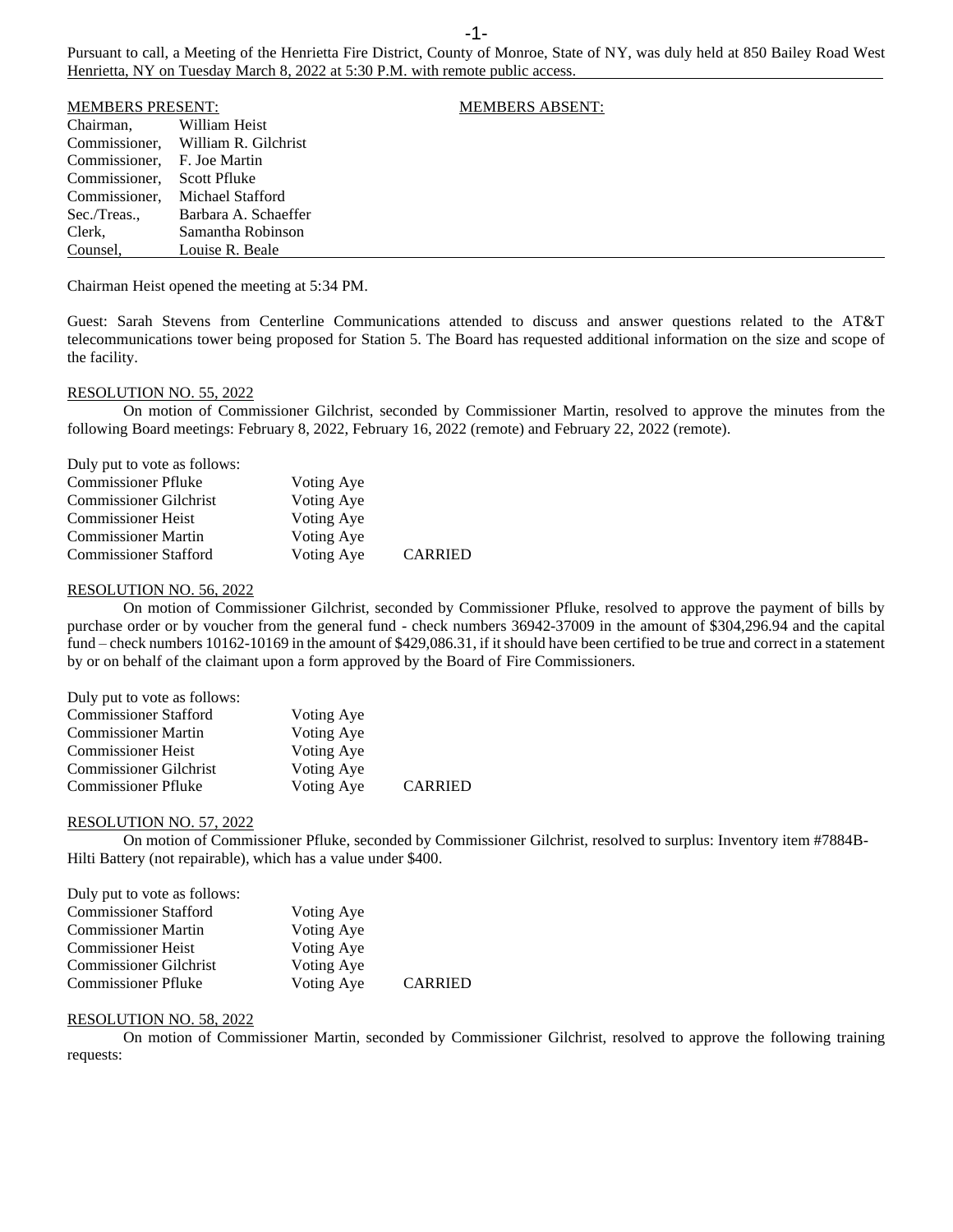|                 |                 |            |                                            |                      |                 |                                | Coverage       | Class          |                    |
|-----------------|-----------------|------------|--------------------------------------------|----------------------|-----------------|--------------------------------|----------------|----------------|--------------------|
|                 |                 |            |                                            |                      |                 |                                | Hours          | Contact        | Coverage needed    |
| Last            | First           | Rank       | Class                                      | Location             | Date            | Cost                           | Needed         | Hours          | for:               |
| Berry           | Pat             | FF         | FO1 - Planning and Emergency               | Henrietta            | $3/24 - 4/7$    | \$<br>$\overline{\phantom{a}}$ | 0              | 9              |                    |
| Blair           | Dan             | <b>IFF</b> | <b>Truck Co Thoughts</b>                   | <b>PSTF</b>          | 2/24 & 3/3      | Ś<br>$\overline{\phantom{a}}$  |                |                |                    |
| Chapman         | Jennifer        | FF         | FO1 - Planning and Emergency               | Henrietta            | 3/24/2022       | Ś                              | 4              |                | 9 3/31/2022        |
| Chapman         | <b>Jennifer</b> | FF         | Fire Instructor 1                          | Monroe Co            | 5/23-5/27/2022  | $\sf S$<br>$\blacksquare$      | 24             |                | 40 5/26/2022       |
| Chilluffo       | TJ.             | FF         | Fire Instructor 1                          | Monroe Co            | 5/23-5/27/2022  | \$<br>$\overline{\phantom{a}}$ | 24             |                | 40 5/23/2022       |
| <b>Dinsmore</b> | Andy            | Lt         | FO1 - Leadership and Supervision           | Monroe Co            | 3/28/2022       | Ś<br>$\overline{a}$            |                |                |                    |
| Ely             | <b>Brian</b>    | <b>IFF</b> | FO1 - Planning and Emergency               | Henrietta            | 3/24/2022       | Ś<br>$\overline{\phantom{a}}$  |                |                |                    |
| Fernando        | Jon             | FF         | Fire Instructor 1                          | Monroe Co            | 3/21-3/25/2022  | Ś                              | 24             | 40             |                    |
| Gerger          | Ted             | Lt.        | Live Fire Instructor                       | <b>Montour Falls</b> | 4/29-5/1/2022   | Ś<br>186.00                    | 24             |                | 24 5/1/2022        |
| Gerger          | Ted             | Lt         | FEMA Safety Office Course                  | <b>PSTF</b>          | 3/14-3/16/2022  | Ś                              | 24             |                | 24 3/14/2022       |
| Goodman         | Scott           | <b>BC</b>  | NYSAFC Five Points of Command              | Monroe Co            | 3/10/2022       | Ŝ.<br>35.00                    | $\mathbf 0$    | 3              |                    |
| Hayes           | Tom             | Capt       | FEMA Planning Team Course                  | <b>PSTF</b>          | 3/8-3/11/2022   | Ś<br>$\overline{a}$            | 24             |                | 24 3/8/2022        |
| Hayes           | Tom             | Capt       | FEMA Safety Office Course                  | <b>PSTF</b>          | 3/14-3/16/2022  | Ś.<br>٠                        | 38             |                | $24$ 3/13, 3/16    |
| Hendershott     | Ryan            | Lt.        | FO1 - Planning and Emergency               | Henrietta            | 3/24/2022       | Ś<br>$\blacksquare$            | 8              |                | 9 3/24, 3/31/2022  |
| Holley          | Mark            | FF         | Fire Instructor 1                          | Monroe Co            | 5/23-5/27/2022  | Ś<br>$\overline{\phantom{a}}$  | 24             |                | 40 5/24/2022       |
| Kelly           | Kyle            | FF         | FEMA Safety Office Course                  | <b>PSTF</b>          | $3/14 - 3/16$   | Ś                              | 24             |                | 24 3/14/2022       |
| Kinney          | Sean            | <b>IFF</b> | <b>PEER Support Training</b>               | Erie Co              | 4/8-4/9/2022    | Ś<br>295.00                    | $\mathbf 0$    | 16             |                    |
| Lewis           | Tim             | Lt         | Fire Department Instructor Conference      | Indiana              | 4/24-4/30/2022  | \$2,710.00                     | 48             |                | 40 4/23,4/28       |
| Marshall        | Chuck           | <b>BC</b>  | State Chief Mini Conference                | Monroe Co            | 3/28/2022       | Ś<br>35.00                     | 0              | $\overline{3}$ |                    |
| Marshall        | Josh            | FF         | Fire Department Instructor Conference      | Indiana              | $4/24 - 4/30$   | \$2,820.00                     | 48             |                | 40 4/25, 4/30      |
| Martin          | Frank           | Lt         | Fire Instructor 1                          | Monroe Co            | 5/23-5/27/2022  | Ŝ.                             | 24             |                | 40 5/24/2022       |
| Mosher          | William         | <b>IFF</b> | Fire Instructor 1                          | Monroe Co            | 5/23-5/27/2022  | Ś.<br>$\overline{\phantom{a}}$ | 24             |                | 40 5/26/2022       |
| Mosher          | William         | FF         | <b>Truck Co Thoughts</b>                   | <b>PSTF</b>          | 2/24 & 3/3      | \$<br>٠                        |                |                |                    |
| Pfluke          | Scott           | Capt       | <b>Truck Company Thoughts</b>              | Monroe Co            | 2/23-3/3/2022   | \$<br>٠                        | 0              | 4              |                    |
| Potter          | Jeff            | Lt         | FO1 - Planning and Emergency               | Henrietta            | 3/24/2022       | \$<br>$\blacksquare$           | $\overline{4}$ |                | 9 3/24/2022        |
| Rosario         | Donato          | FF         | Fire Instructor 1                          | Monroe Co            | 5/23-5/27/2022  | Ś.<br>$\blacksquare$           | 24             |                | 40 5/24, 5/27/2022 |
| Routly          | Scott           | <b>IFF</b> | Fire Instructor 1                          | Monroe Co            | 3/21-3/25/2022  | Ś<br>$\overline{\phantom{a}}$  | 24             | 40             |                    |
| Sauer           | Abby            | FF         | <b>Rope Rescue Ops</b>                     | Genesee Co           | $4/23 - 5/1/22$ | Ś                              | 24             |                | 32 4/30/2022       |
| Tam             | Justin          | Lt.        | <b>Instructor Authorization Conference</b> | <b>Montour Falls</b> | 3/21-3/22/2022  | Ś.<br>201.00                   | $\mathbf 0$    | 16             |                    |
| Volo            | Nick            | FF         | Fire Instructor 1                          | Monroe Co            | 5/23-5/27/2022  | Ś                              | 24             |                | 40 5/26/2022       |
| Wagner          | Steve           | Lt.        | Command/Control of Incident Operations     | <b>NFA</b>           | 2/26-3/4/2022   | \$0                            | 24             |                | 40 2/28/2022       |
| Weatherell      | Dwane           | FF         | Fire Department Instructor Conference      | Indiana              | $4/24 - 4/30$   | \$2,760.00                     | 48             |                | 40 4/23, 4/28      |
| Whitehead       | Matthew         | FF         | FO1 - Planning and Emergency               | Henrietta            | 3/24/2022       | Ś                              |                |                |                    |
| Whitehead       | Matthew         | FF         | Fire Department Instructor Conference      | Indiana              | $4/24 - 4/30$   | \$2,770.00                     | $\Omega$       | 40             |                    |
| Younger         | Robert          | FF         | Fire Department Instructor Conference      | Indiana              | $4/24 - 4/30$   | \$                             | 24             | 40             |                    |
| Younger         | Robert          | FF         | Swift Water Technician                     | <b>SPTC</b>          | 4/19-4/22/22    | $\sf S$<br>$\blacksquare$      | 24             |                | 40 4/21/2022       |
| Younger         | Robert          | <b>IFF</b> | <b>Instructor Authorization Conference</b> | <b>Montour Falls</b> | 3/21-3/24/2022  | Ś                              | $\Omega$       | 32             |                    |
|                 |                 |            |                                            |                      |                 |                                |                |                |                    |
|                 |                 |            |                                            |                      |                 |                                |                |                |                    |

Duly put to vote as follows:

| <b>Commissioner Stafford</b>  | Voting Aye |                |
|-------------------------------|------------|----------------|
| <b>Commissioner Martin</b>    | Voting Aye |                |
| <b>Commissioner Heist</b>     | Voting Aye |                |
| <b>Commissioner Gilchrist</b> | Voting Aye |                |
| <b>Commissioner Pfluke</b>    | Voting Aye | <b>CARRIED</b> |

# RESOLUTION NO. 59, 2022

On motion of Commissioner Martin, seconded by Commissioner Pfluke, resolved to approve the 2021 Treasurer's Report, as presented.

| Duly put to vote as follows:  |            |                |
|-------------------------------|------------|----------------|
| <b>Commissioner Pfluke</b>    | Voting Aye |                |
| <b>Commissioner Gilchrist</b> | Voting Aye |                |
| <b>Commissioner Heist</b>     | Voting Aye |                |
| <b>Commissioner Martin</b>    | Voting Aye |                |
| <b>Commissioner Stafford</b>  | Voting Aye | <b>CARRIED</b> |

# RESOLUTION NO. 60, 2022

On motion of Commissioner Gilchrist, seconded by Commissioner Martin, resolved to accept 2022 Lawn service quotes for Stations 4 and 5. Station 6 will be held until construction is complete.

| Duly put to vote as follows:  |            |                |
|-------------------------------|------------|----------------|
| <b>Commissioner Stafford</b>  | Voting Aye |                |
| <b>Commissioner Martin</b>    | Voting Aye |                |
| <b>Commissioner Heist</b>     | Voting Aye |                |
| <b>Commissioner Gilchrist</b> | Voting Aye |                |
| <b>Commissioner Pfluke</b>    | Voting Aye | <b>CARRIED</b> |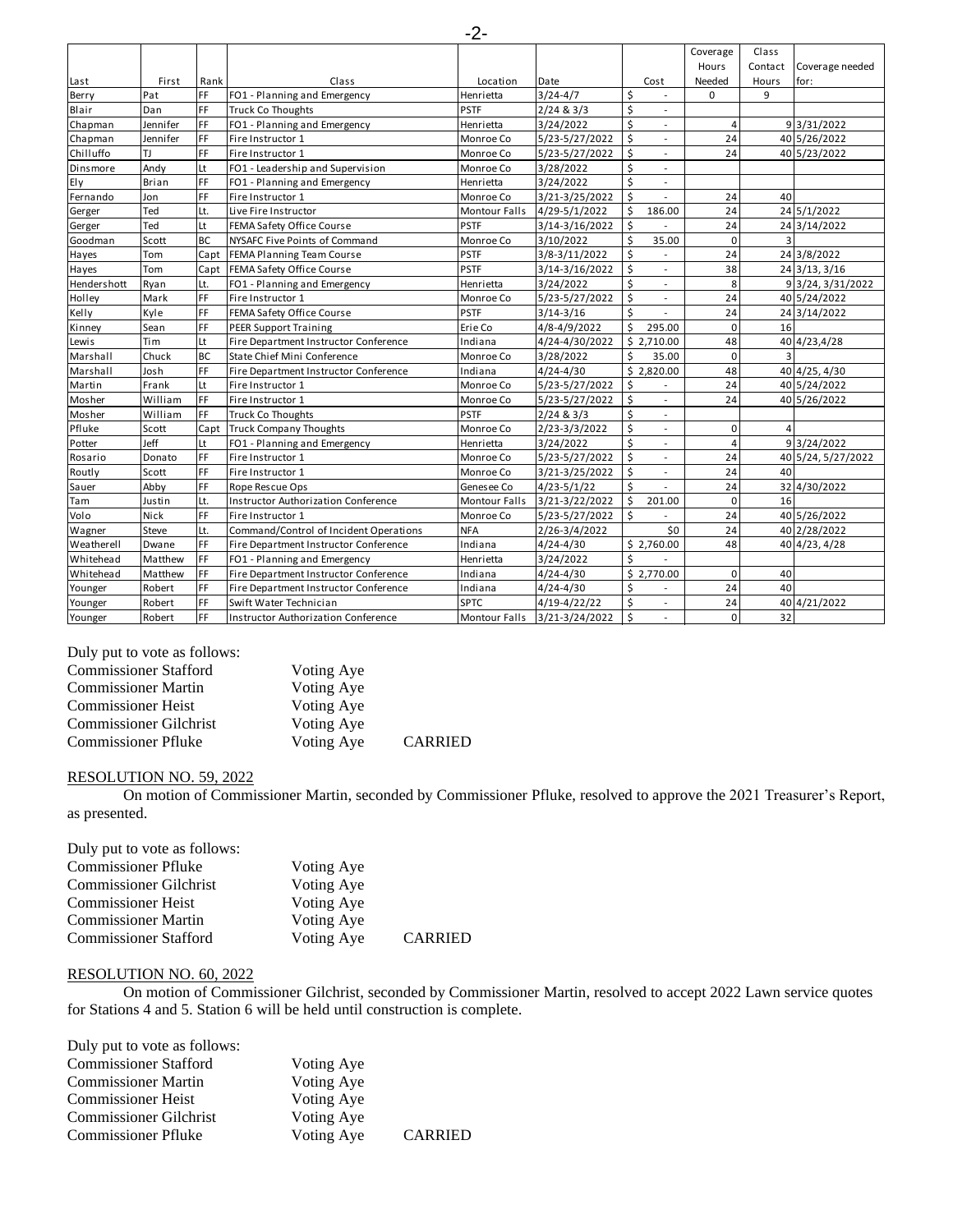# RESOLUTION NO. 61, 2022

On motion of Commissioner Martin, seconded by Commissioner Stafford, resolved to approve the request from Company 2 to hold an Easter Egg Hunt fund raiser on April 9<sup>th</sup> at Martin Road Park.

| Duly put to vote as follows:  |            |                |
|-------------------------------|------------|----------------|
| <b>Commissioner Pfluke</b>    | Voting Aye |                |
| <b>Commissioner Gilchrist</b> | Voting Aye |                |
| <b>Commissioner Heist</b>     | Voting Aye |                |
| <b>Commissioner Martin</b>    | Voting Aye |                |
| <b>Commissioner Stafford</b>  | Voting Aye | <b>CARRIED</b> |

#### RESOLUTION NO. 62, 2022

On motion of Commissioner Martin, seconded by Commissioner Gilchrist, resolved to authorize up to 7 members attend the 2022 Town of Henrietta State of the Town Address on March 30, 2022 at a cost of \$25 per ticket.

| Duly put to vote as follows:  |            |                |
|-------------------------------|------------|----------------|
| <b>Commissioner Stafford</b>  | Voting Aye |                |
| <b>Commissioner Martin</b>    | Voting Aye |                |
| <b>Commissioner Heist</b>     | Voting Aye |                |
| <b>Commissioner Gilchrist</b> | Voting Aye |                |
| <b>Commissioner Pfluke</b>    | Voting Aye | <b>CARRIED</b> |

# RESOLUTION NO. 63, 2022

On motion of Commissioner Martin, seconded by Commissioner Stafford, resolved to approve the request from Firefighter Brian Ely to attend Columbia Southern University to continue efforts to obtain his bachelor's degree in Fire Administration as designated in article 9: Schooling of the HPFADA – IAFF 3738 contract.

| Duly put to vote as follows:  |            |                |
|-------------------------------|------------|----------------|
| <b>Commissioner Stafford</b>  | Voting Aye |                |
| <b>Commissioner Martin</b>    | Voting Aye |                |
| <b>Commissioner Heist</b>     | Voting Aye |                |
| <b>Commissioner Gilchrist</b> | Voting Aye |                |
| <b>Commissioner Pfluke</b>    | Voting Aye | <b>CARRIED</b> |

# RESOLUTION NO. 64, 2022

On motion of Commissioner Martin, seconded by Commissioner Gilchrist, resolved to amend Resolution 60, 2021 to approve and execute a Utility Easement from RG&E for the installation of a 7x14x7 manhole at Station 6.

| Duly put to vote as follows:  |            |                |
|-------------------------------|------------|----------------|
| <b>Commissioner Pfluke</b>    | Voting Aye |                |
| <b>Commissioner Gilchrist</b> | Voting Aye |                |
| <b>Commissioner Heist</b>     | Voting Aye |                |
| <b>Commissioner Martin</b>    | Voting Aye |                |
| <b>Commissioner Stafford</b>  | Voting Aye | <b>CARRIED</b> |

#### RESOLUTION NO. 65, 2022

On motion of Commissioner Martin, seconded by Commissioner Gilchrist, resolved to approve the Station 6 project change order from Landry Mechanical, #1-0601, in the amount of \$35,997.47.

| Duly put to vote as follows:  |            |                |
|-------------------------------|------------|----------------|
| <b>Commissioner Stafford</b>  | Voting Aye |                |
| <b>Commissioner Martin</b>    | Voting Aye |                |
| <b>Commissioner Heist</b>     | Voting Aye |                |
| <b>Commissioner Gilchrist</b> | Voting Aye |                |
| <b>Commissioner Pfluke</b>    | Voting Aye | <b>CARRIED</b> |

#### RESOLUTION NO. 66, 2022

On motion of Commissioner Martin, seconded by Commissioner Stafford, resolved to approve the Station 6 project change order from Kaplan-Schmidt Electric, #E01, in the amount of \$43,218.53.

| Duly put to vote as follows:  |            |
|-------------------------------|------------|
| <b>Commissioner Pfluke</b>    | Voting Aye |
| <b>Commissioner Gilchrist</b> | Voting Aye |